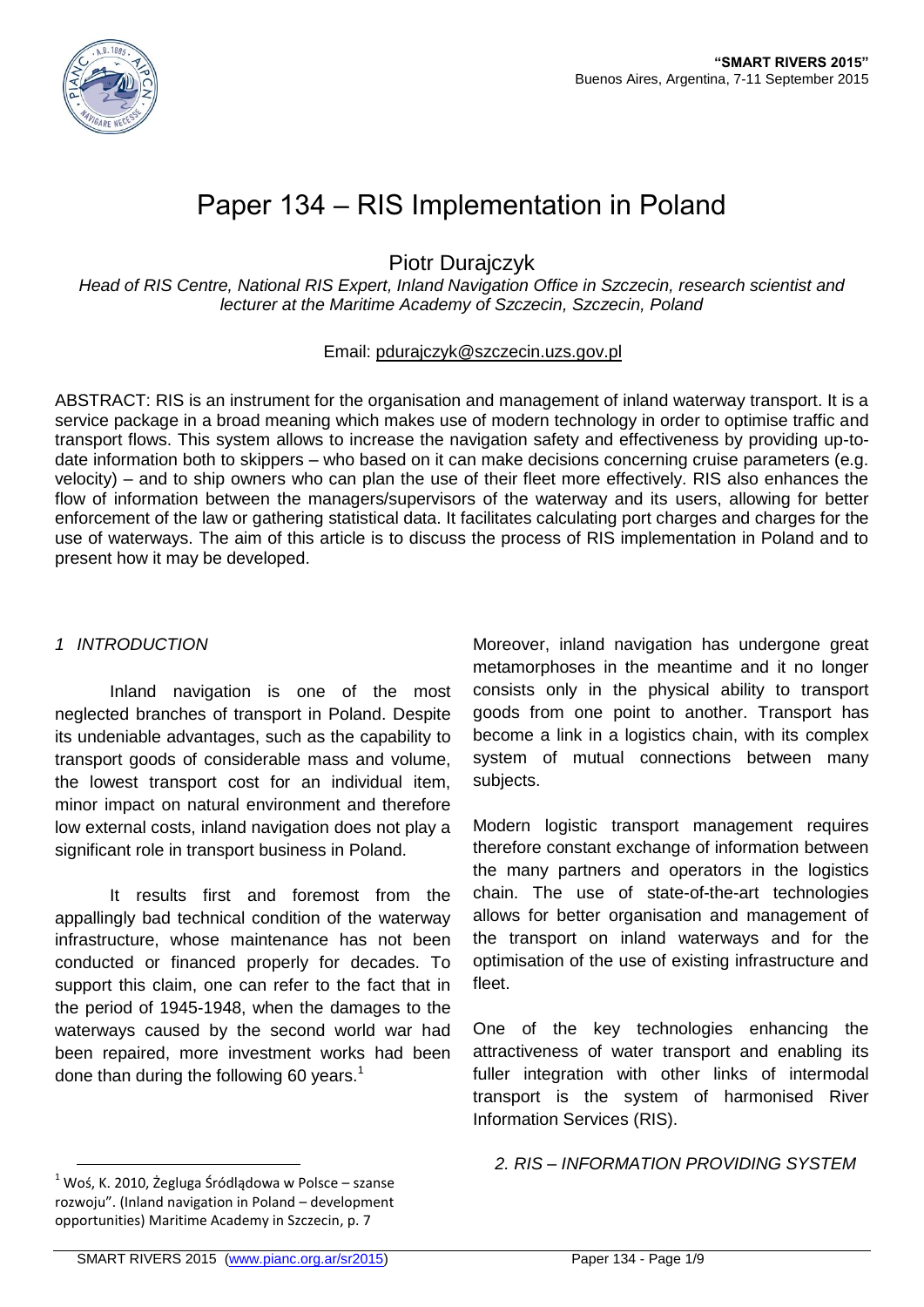

RIS may be defined as a service package in a broad meaning with various services aimed at optimising traffic and transport flows.

RIS uses common systems to join pilots, transport companies, operators of locks, ports and terminals, RIS operators, offices supervising waterways and emergency services.

A skipper or any other RIS user may receive detailed information about every waterway and even for every part of a given waterway.

This information may be gathered, processed and sent to end users by means of many instruments and technologies. Some information may be processed with the use of various technologies and the choice of a given one may depend on many factors (e.g. whether it is time- or capital-consuming, local conditions, maintenance costs).

What instruments and technologies are used depends on the following:

- **the scope of basic information** for each waterway one may point a certain minimum scope of information necessary for ensuring navigation safety, which in all conditions will be vital in order to carry out services at a minimum level (e.g. name of the vessel, its dimensions and position) and information which is necessary only on given parts of the waterway (e.g. working time for locks or port charges)
- **the scope of additional information –** information which is not vital but is implemented by RIS Centres in order to increase the system functionality on users' request (statistical data, applications allowing to reduce fuel consumption)
- **accuracy –** the accuracy of the information necessary to ensure the navigation safety depends mostly on the situation on the waterway (e.g. for greater depths 1 m accuracy is sufficient, smaller

depths require a few centimetres' accuracy)

- **relevance** that is, how soon a given piece of information becomes obsolete. This heavily depends on the accuracy of information – the higher the accuracy (e.g. of water levels), the sooner it becomes obsolete
- **usefulness** that is whether a given piece of information is vital and/or useful for the users in order to perform their tasks. One should distinguish here between vital information which is indispensable and it is impossible to replace it with another, and useful information which is needed in order to increase the relevance or certainty of the information
- **certainty**  which may be defined as the conviction of an operator/user that the data has been gathered correctly and/or the information acquired on its basis has been developed properly and reliably.

The information is supplied to the RIS users in the form of various services, available on the Internet on special information portals, dedicated devices and applications and traditionally, e.g. via VHF. The most popular are:

- 1. Notices to Skippers
- 2. Electronic Reporting International
- 3. Vessel Tracking and Tracing
- 4. IENC, Inland Electronic Navigational Chart
- 5. Calamity Abatement Support

# *3. RIS IN EUROPE AND POLAND*

There is no unified definition of the RIS system in Europe. According to Directive 2005/44/EC of the European Parliament and of the Council of 7 September 2005, RIS may be defined as harmonised information services to support traffic and transport management in inland navigation. Each member state implementing the RIS system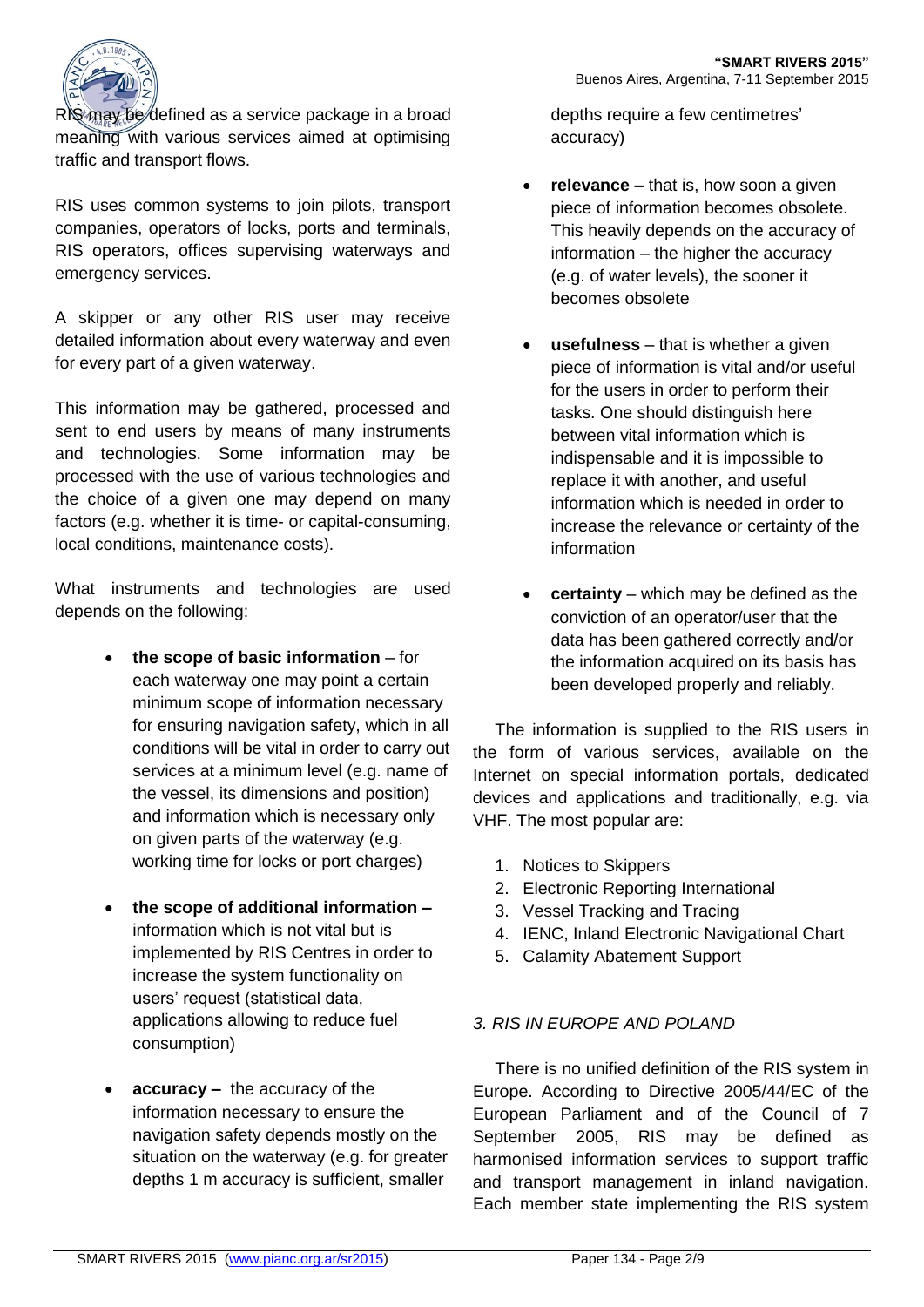

decides independently to which extent the system will be implemented.

The EU legislation sets out only basic functions and tasks and develops common procedures to provide services.

In order to enable international exchange of information necessary for the proper provision of river information services, the harmonised Quality of Information Services have been developed. In the framework of many international projects, common standards of data used in electronic applications have been developed so that they are compatible with all telematic systems, both inland and maritime.<sup>2</sup>

To achieve this, 4 European RIS expert groups have been appointed and they meet semi-annually at the events called RIS Weeks in various European countries. These expert groups are:

- 1. Inland ECDIS Expert Group
- 2. ERI Expert Group
- 3. NtS Expert Group
- 4. VTT Expert Group

The results of the works of expert groups are published on the ris.eu portal, which is also the main platform for exchanging information and experience in implementing RIS system in Europe.

## *3.1 PILOT IMPLEMENTATION ON THE LOWER ODER RIS*

The necessity to have the harmonised river information services implemented by the end of 2013 arises from the provisions of Directive 2005/44/EC of the European Parliament and of the Council of 7 September 2005. By virtue of this directive, EU member states were obliged to adapt the RIS system on all waterways belonging to class IV (or higher), if they are connected to other waterways of the same class. In Poland, only the lower part of the Oder river meets these standards

and hence the implementation of the RIS system was required.

Optionally, member states may also implement the system on other waterways if they consider it justified. Polish authorities decided to implement the RIS system only on the obligatory part in the first stage and extend this area at a later time.

According to the Act of 10 Jun 2011 amending the act on inland navigation and the act amending the act on inland navigation (Journal of Laws Dz. U. 2011 No 168, item 1003), the entity responsible for the implementation of the RIS system in Poland is the Inland Navigation Office in Szczecin, which is an administrative unit reporting to the minister responsible for transport.

The first stage of RIS implementation in Poland was carried out as part of the project "Pilot Implementation on the Lower Oder RIS" co-financed by the TEN-T fund [No 2010-PL-70206-P], on the basis of the Commission Decision of 10 Dec 2012 No C(2012)9020 and assumed that the RIS system will be implemented on the minimum level required by Directive 2005/44/EC of the European Parliament.

According to the Commission Decision of 28 Jun 2011 No K(2011)4584, Pilot implementation on the Lower Oder RIS was divided into three tasks:

- 1. Task 1 the preparation of a feasibility study and the functional and utility programme for the pilot implementation on the Lower Oder RIS,
- 2. Task 2 the pilot implementation on the Lower Oder RIS, including the construction of the RIS Centre,
- 3. Task 3 verification of the pilot implementation on the Lower Oder RIS.

Under Task 1 the feasibility study for the pilot implementation on the Lower Oder RIS was prepared in 2011 and the functional and utility study was prepared in 2012. Both documents constituted the basis for designing and constructing the RIS system in Poland.

Task 2, i.e. the design and construction of the RIS system, was divided into 3 stages:

 $\overline{a}$ 

<sup>2</sup> Durajczyk, P. 2011, Międzynarodowo koordynowana implementacja usług RIS w Europie na przykładzie projektu IRIS Europe" (The IRIS Project as an example of internationally coordinated RIS implementation in Europe) Logistyka 6/2011, p: 4648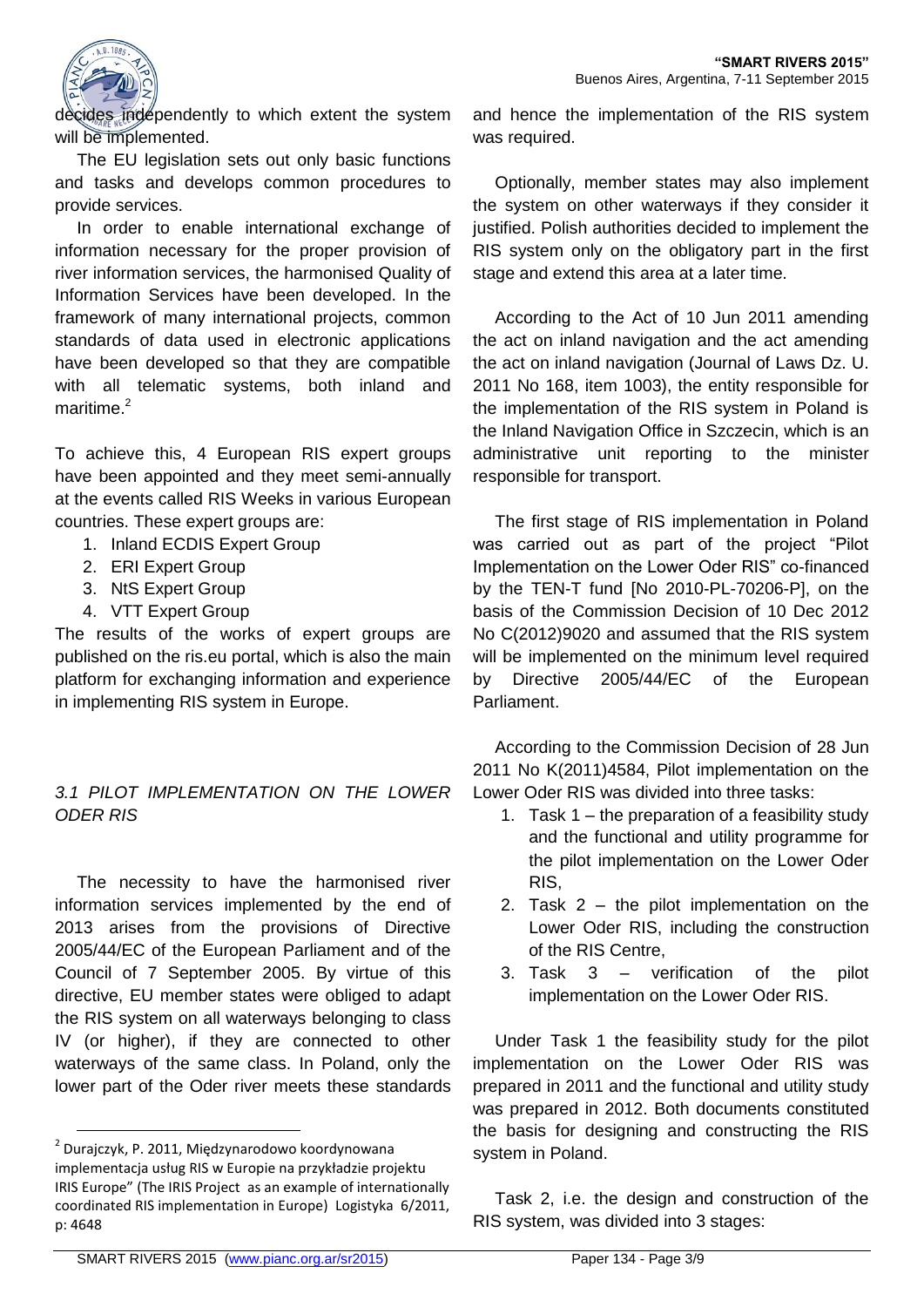

 $Fh$ e construction of an inspection and measurement ship, along with necessary equipment to carry out bathymetric measurements.

- The delivery of vital equipment, including CCTV system components, hydrometeorological sensors, radars, server along with telephone exchange, multibeam echo sounder along with independent RTK GPS/DGPS positioning system, satellite compass and specialist hydrographic software, VHF base stations, AIS base stations, specialist GIS software for the creation of Inland ENC and kits for the analysis of the radio spectrum and personal computers,
- The pilot implementation on the Lower Oder RIS, as part of which the general contractor designed communications system and the installation of devices in locations pointed to in the Functional and Utility Programme, adapted offices for the purposes of the RIS Centre, installed all essential system components and integrated hardware and software.

The last stage of the RIS implementation in Poland consisted in carrying out an external audit whose aim was to verify whether the project had been carried out properly and whether it had met its objectives.

## *3.2 THE AREA COVERED BY THE RIS SYSTEM*

The following waterways, beginning in the south in the town of Ognica and ending in the north at the border with the internal waters, have been part of the pilot implementation:

- 1. **Lake Dąbie** to the border with the internal waters – 9.5 km long
- 2. **The Oder river** from the town of Ognica to the Klucz-Ustowo Cutting and then as the Regalica river to Lake Dąbie – 44.6 km long
- 3. **The West Oder river**:
	- a. From the weir in the town of Widuchowa (at the 704.1 km of the

Oder river) to the border with the internal waters, together with side branches – 33.6 km long

- b. Klucz-Ustowo Cutting, joining the East Oder river with the West Oder river – 2.7 km long
- c. The Parnica River and Parnicki Cutting from the West Oder river to the border with the internal waters - 6.9 km long.

One should underscore that the northern section of the Oder river, from the port of Szczecin to the mouth of the Baltic Sea constitute inland maritime waters and therefore is managed with the use of Vessel Traffic System (VTS).

# *3.3. THE ELEMENTS OF THE RIS SYSTEM IN POLAND*

The basic communication takes place between the RIS Centre, where the system operators gather information from various public institutions (such as Regional Water Management Authority or Institute of Meteorology and Water Management), waterways users (e.g. skippers) and system devices (water gauges, cameras, radars, hydrometeorological stations), and skippers. Additionally, after further analysis, the information may be forwarded to:

- transport companies/ship owners in order to increase the effectiveness of fleet management,
- $\bullet$  freight forwarders  $-$  to facilitate the planning of goods transport, including intermodal transport,
- offices supervising the maintenance and modernisation of waterways (e.g. Regional Water Management Authority) – in order to plan necessary maintenance works and the development of the system and calculating charges for the use of the waterway,
- anti-crisis management centres in order to coordinate rescue operations,
- $\bullet$  the police in order to enhance the enforcement of the law and help with planning rescue operations and chases,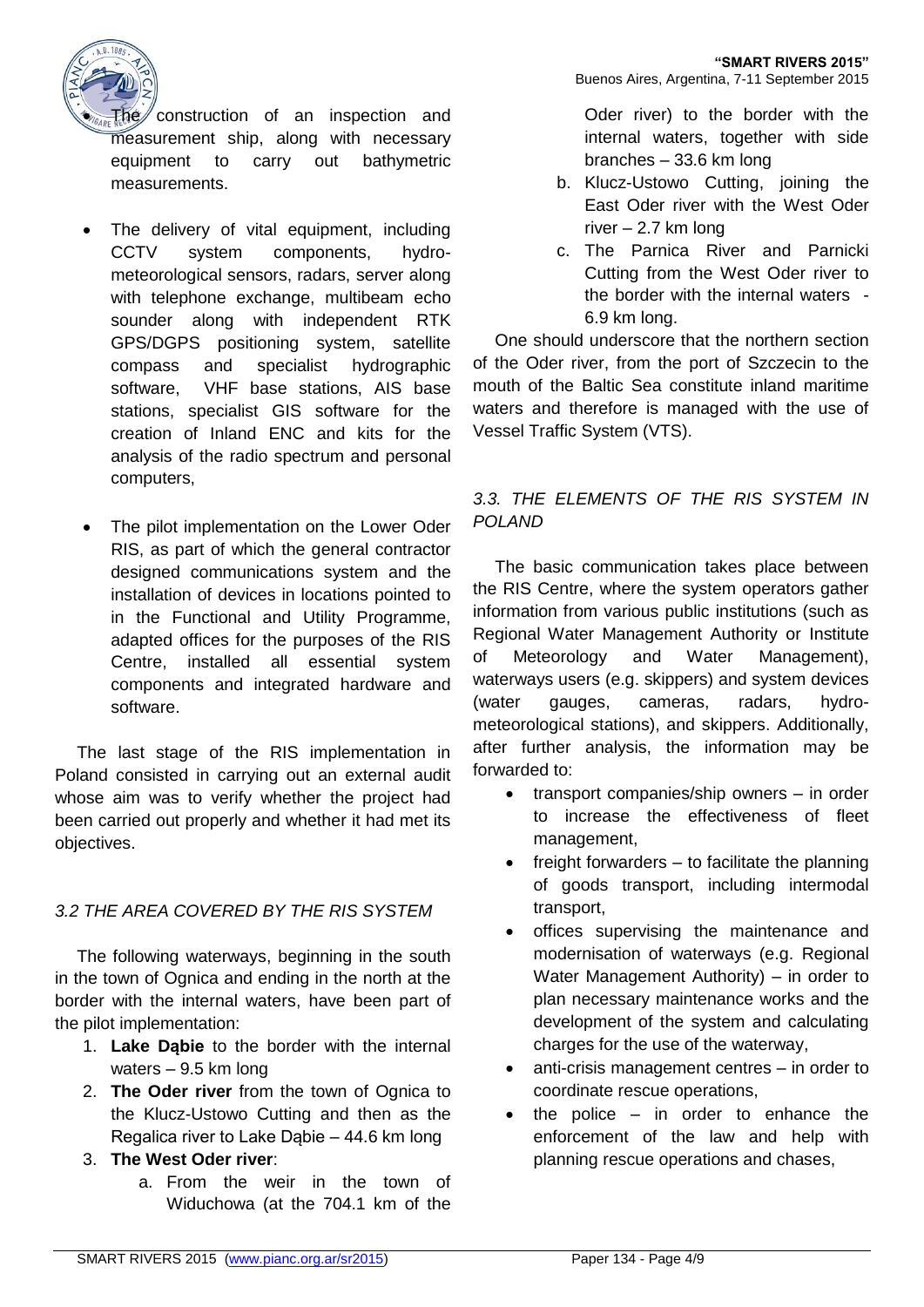

port, marina and terminal managers  $-$  in order to optimise the use of parking/mooring space and to calculate port charges,

- $\bullet$  fire brigades  $-$  to coordinate rescue operations,
- border guards in order to plan the controls of ships and their crews,
- Central Statistical Office as an additional source of information, e.g. on traffic flows.

The RIS system in Poland is based on the following technical solutions:

- 1. **Automatic Identification System (AIS)**, which consists of two base stations, located in the northern (Grain Silo Ewa) and southern (Widuchowa weir) part of the area covered by the actions of the RIS Centre.
- 2. **CCTV system**, which consists of 34 cameras (including 3 PTZ cameras with the possibility to zoom in and zoom out), installed in the most crucial places. The cameras have been installed at the entry and the exit of the RIScontrolled area. Since in Poland there is no obligation to have the AIS installed, those cameras are the main source of information on vessels entering the RIS-controlled area. Moreover, the cameras have been installed in all locations identified as potentially dangerous, i.e. at bridges and river bifurcations.
- 3. **System of radars**, which were installed as an additional source of information about vessel traffic on particularly dangerous sections of the rivers. As part of the pilot implementation, 12 short-range observation radars of low radio waves emission have been installed at bridges.
- 4. **A system of meteorological sensors,**  which consists of 4 devices. They allow to monitor wind speed and direction, the amount and intensity of precipitation, temperature, atmospheric pressure. This information is presented on the information portal of the Inland Navigation Office in Szczecin and is archived, which will allow specialist analysis in the future.
- 5. **A system of hydrological sensors**, which consists of 1 microwave water gauge measuring water levels. When these values are compared to reference values, it is possible to calculate very precisely vertical clearances below bridges, which constitute the main obstacle in inland navigation on the Lower Oder.
- 6. **Differential global positioning system (DGPS),** which allows to localise vessels with the accuracy of a few centimetres.
- 7. **VHF communication system,** which enables voice communication between skippers and RIS operators on the entire RIS area in Poland.
- 8. **Internet information portal of the Inland Navigation Office in Szczecin**, [\(www.szczecin.uzs.gov.pl\)](http://www.szczecin.uzs.gov.pl/), where one may find all information concerning waterways, conditions of navigation and current provisions. All RIS user may also download current electronic navigational charts for free.

The table below presents the location of sensors on the Lower Oder RIS.

| River     | km           | Meteo | Hydro          | <b>CCTV</b>    | Radar          |
|-----------|--------------|-------|----------------|----------------|----------------|
| West Oder | 35.95        |       | $\overline{2}$ | 2              |                |
| West Oder | 35.59        |       | $\overline{2}$ | $\overline{2}$ | 1              |
| West Oder | 34.70        | 1     |                | 2              | 1              |
| West Oder | 31.17        |       |                | $\overline{c}$ |                |
| West Oder | 25.40        |       |                | $\overline{2}$ | $\overline{2}$ |
| West Oder | 14.65        |       | $\overline{2}$ | $\overline{2}$ | $\overline{2}$ |
| Oder      | 704.10       | 1     |                | $\overline{c}$ | 1              |
| Regalica  | 737.70       | 1     |                | $\overline{2}$ |                |
| Regalica  | 737.10       |       | 1              | 1              | 1              |
| Regalica  | 734.50       |       | 1              | 2              | 1              |
| Regalica  | 734.00       |       |                | $\overline{2}$ |                |
| Regalica  | 733.70       |       |                | 1              |                |
| East Oder | 727.95       |       |                | $\overline{2}$ | $\overline{2}$ |
| East Oder | 718.18       | 1     | $\overline{2}$ | 3              |                |
| Oder      | 697.00       |       |                | 2              | 1              |
| Parnica   | 4.45         |       | $\overline{2}$ | $\overline{2}$ |                |
| Parnica   | 4.00         |       | $\overline{2}$ | $\overline{c}$ |                |
| West Oder |              |       |                | 1              |                |
|           | <b>TOTAL</b> | 4     | 14             | 34             | 12             |

Fig. Sensor location on the Lower Oder RIS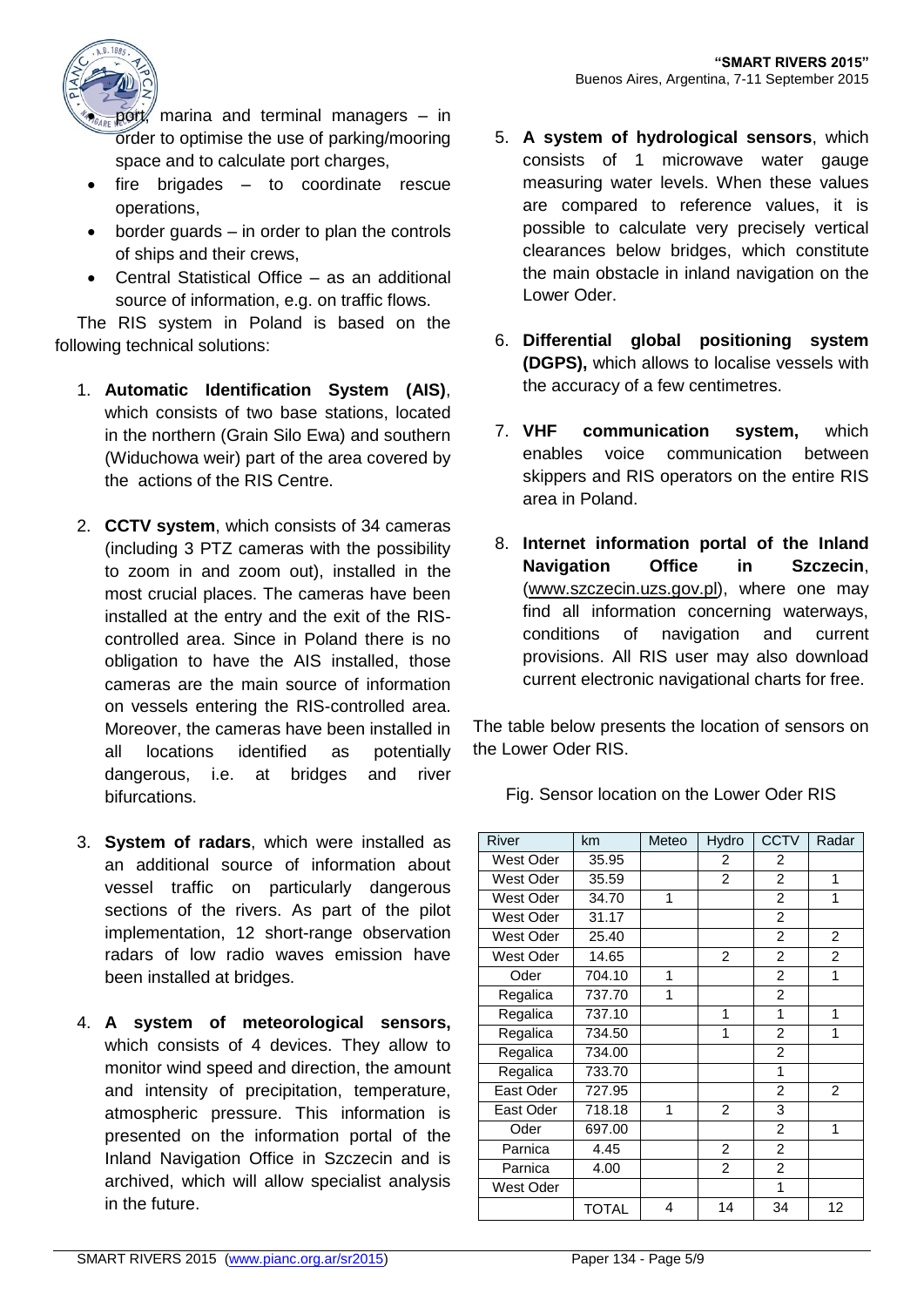

- **Inland Electronic Navigational Charts [Inland ENC],** which are created in the highest, currently binding standard 2.3 and are available freely on the website. The Polish RIS Centre has at its disposal the entire production and distribution line for electronic navigational charts, including a measurement and inspection vessel equipped with a multibeam echo sounder and necessary software to carry out bathymetric measurements. Charts are updated as needed and their validity (e.g. the location of navigation beacons) is revised by RIS operators at least once every month.
- **Notices to Skippers – NtS**, which provide information about traffic and waterways, water levels, weather reports, and in winter – ice reports. The information is prepared in Poland by Regional Water Management Authority, which according to the  $act<sup>3</sup>$ , is responsible for ensuring the maintenance of beds of natural watercourses and canals and for regulating water levels.
- **Vessel Tracking and Tracing – VTT,** which is used for constant monitoring of water traffic and transferring information to appropriate institutions and agencies. In Poland skippers make decisions concerning navigation independently, therefore RIS operators may not give navigation orders or recommendations.
- **Electronic Reporting International (ERI)** which is currently being tested. This system, thanks to a special application, allows skippers to report they journeys and provide information required by law (e.g. on the

crew, goods carried, destination port, etc.). It is considered that in the future all vessels will have to report electronically before they enter the RIS-controlled area.

# *3.4 CHALLENGES OF THE PILOT IMPLEMENTATION ON THE LOWER ODER RIS*

Carrying out the pilot RIS implementation constituted a great challenge for the Inland Navigation Office in Szczecin. The challenge was made even more difficult due to the short time provided for the project (since the project was cofinanced by the European Union, it had to be finished by the end of 2013) and the fact that the whole project followed the critical path as all tasks in the project had to be carried out in a certain sequence.

Challenges of the RIS implementation on the Lower Oder may divided into three categories:

- technical challenges.
- legal challenges,
- organisational challenges.

## *3.4.1. TECHNICAL CHALLENGES*

One of the biggest technical challenges of the RIS implementation in Poland was certainly providing appropriate infrastructure. It required installing a great many devices and often also constructing engineering structures such as masts and their connections to telecommunications and energy networks (the main problem was the lack of energy infrastructure which resulted in the need to provide power connections by power company as there was a considerable power demand).

Furthermore, another challenge was to ensure international interoperability and compatibility of systems, services and applications.

The last, still unresolved challenge, is providing vessels with devices and applications used to operate RIS.

Many EU member states have prepared special financial aid programmes for the necessary equipment. These programmes – compliant with

 $\overline{a}$ 

 $3$  The Act of 18 Jul 2001 Water Law (i.e. Journal of Laws 2015, item 469 as amended)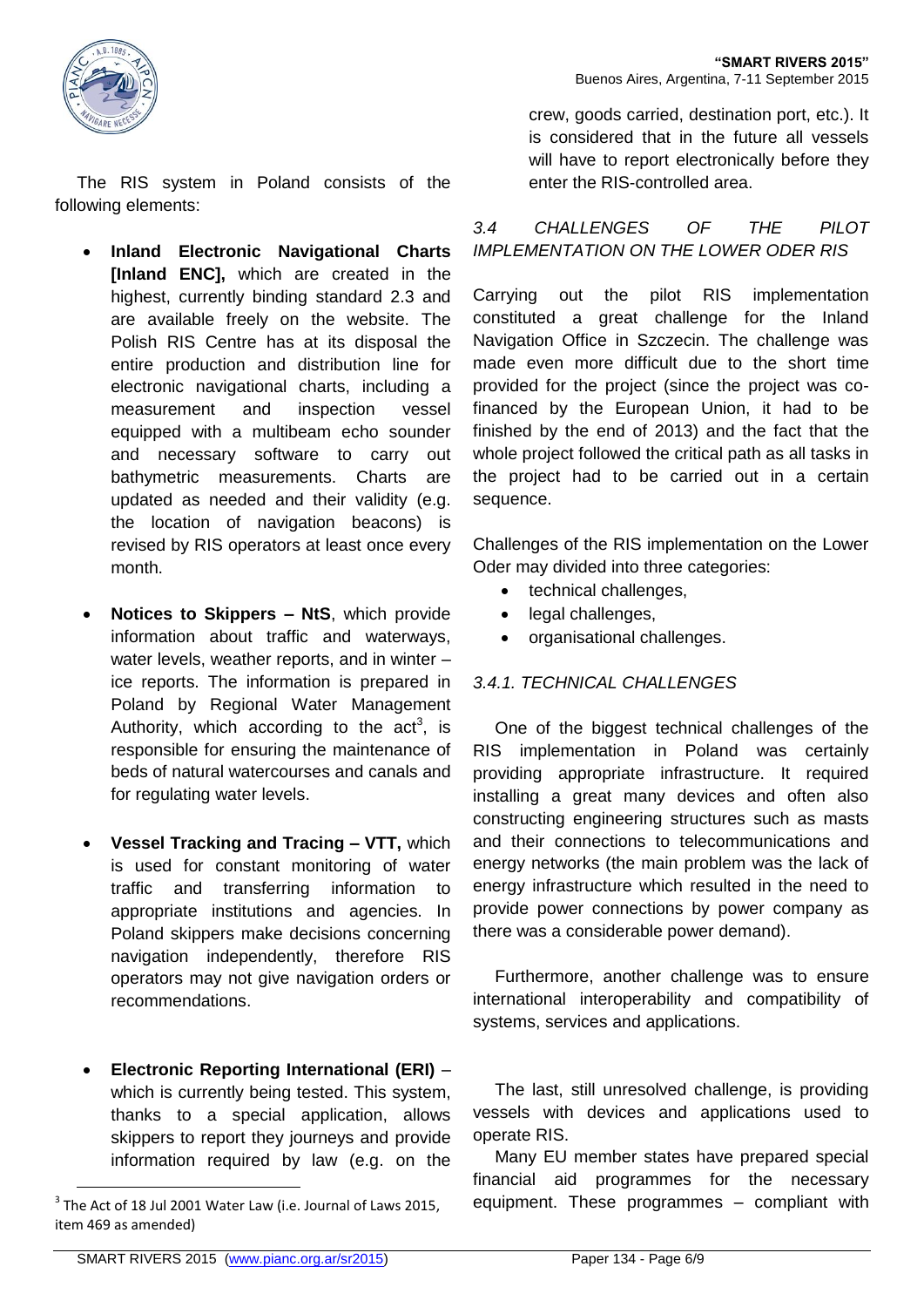

one of the basic EU rules stating that no entity will be discriminated against based on their place of origin – were designed to be used by all users of a given waterway, regardless of where the vessel has been registered. It allowed many Polish ship owners to buy this equipment on preferential terms. Nonetheless, there is still the need to provide Polish ship owners and skippers with the access to necessary equipment on preferential terms.

#### *3.4.2. LEGAL CHALLENGES*

Legal challenges of the RIS implementation included mostly complicated procedures and long waiting time for administrative consents and permission (including permission to connect devices to electrical network). Whether or not a particular permit would be given constituted one of the major threats to the timely execution of the project.

Moreover, one should point out that the necessity to conclude administrative agreements for the international exchange of RIS data was and still is a huge challenge. In view of special personal data protection, various legal regulations in member states, differences in competence of national RIS Centres and different approaches to the scope of necessary exchange of information, the process of completing these administrative arrangements may take 4-5 more years.

#### *3.4.3 ORGANISATIONAL CHALLENGES*

The main organisational challenge of the Pilot Implementation on the Lower Oder RIS was the necessity to build the RIS Centre from scratch.

There were no RIS specialists or experts in Poland and the Inland Navigation Office in Szczecin itself had no sufficient personnel who could be delegated to perform the tasks. What is more, the arbitrarily imposed limits of employment made it impossible at the early stage to employ the necessary amount of staff. Therefore, at the stage of the execution of the project it was vital not only to create the technical infrastructure but also to create all procedures for the functioning of the RIS Centre, employ and train future operators.

- the right flow of baseline data essential to provide services,
- uninterrupted access to river information services for end users,
- high quality of services, compliant with the EU standards of Quality of Information Services.

#### *3.5 COST-BENEFIT ANALYSIS*

Due to limited research and a very short time of RIS Centre activity in Poland (it was officially launched in May 2014), it is difficult to assess clearly the cost and benefit ratio of the RIS implementation.

At the moment we do not have sufficient scientific data or user data (e.g. in the form of surveys) in order to fully assess the effectiveness of the new technology.

Only after completing the full RIS implementation and after ca. five years have passed since the launch of the system the first reliable analysis of the benefits of the RIS implementation for inland navigation in Poland will be possible.

It will be highly difficult to evaluate the financial gains from the RIS implementation as the services are provided for free and benefits resulting from reducing costs or reducing air pollution are difficult to estimate.

One should, however, assume that the main benefits for the RIS implementation are for the water management offices which, thanks to the information obtained via RIS system, may improve:

- law enforcement, e.g. punishments for stopping in a prohibited place or finding the facts in case of an accident
- navigation safety through continuous traffic supervision,
- Polish and German icebreaking actions on the Oder (thanks to CCTV images one may observe the ice cover and its movements and therefore optimise the action plan)

 gathering statistical data on traffic flows The main benefit for RIS users is the free access to electronic navigational charts which will be supplemented with the bathymetric layer. Moreover, RIS have the access to hydrological and

Moreover, we needed to provide: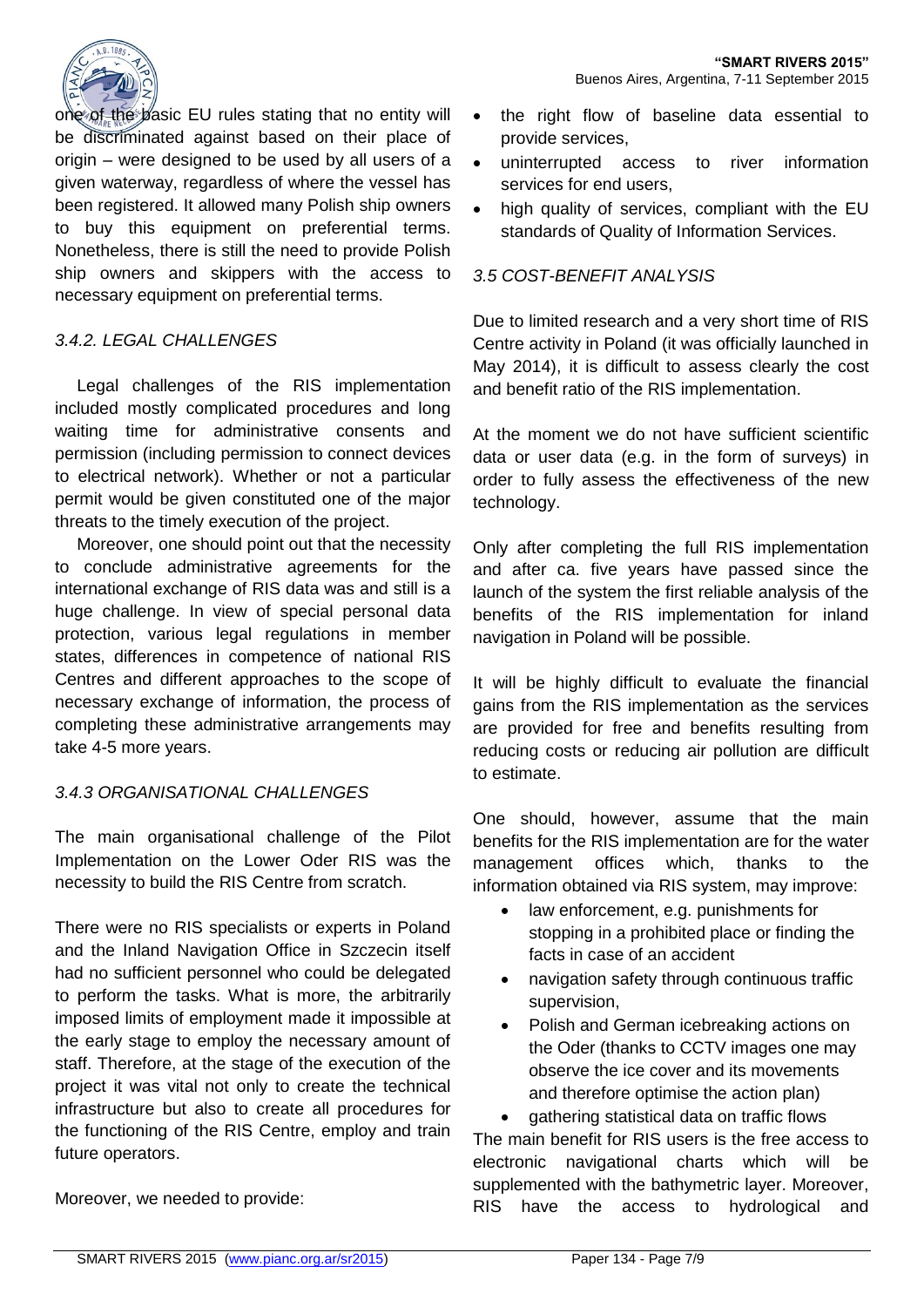

meteorological information, which facilitates planning the journey.

# *4. PLANS FOR THE FUTURE – FULL IMPLEMENTATION ON THE LOWER ODER RIS*

We are currently working on the development of the RIS system in Poland. It is planned that by the end of 2019 the area covered by the RIS system will have been enlarged and new serviced will be available for users.

The system will be created on the basis of the existing pilot implementation by supplementing it with further software and hardware modules and also further sensors.

The full implementation assumes that the system will be developed by adding the following elements:

- monitoring of navigation beacons with the use of AIS;
- water level predictions;
- legal bulletin;
- journey planning instruments;
- instruments enabling the harmonisation of the actions of emergency services in the RIScontrolled area;
- full equipment, programme and procedural integration with the marine VTS Szczecin system;
- multi-sensor data fusion;
- reports on incidents and accidents in the RIScontrolled area;
- increasing the system's functionality regarding the protection of natural environment;

In further stages of the RIS implementation in Poland it is also possible to propose a programme of subsidising DGPS receivers, Inland AIS and Inland ECDIS software for ship owners.

Three territorial variants of full RIS implementation have been developed:

1. The area covered by the RIS system will be enlarged by the section from the town of Ognica to the town of Hohensaaten, i.e. by 30 km to the south. It would allow the creation of a functional communication system which would connect the

marine port in Szczecin via an inland port in Berlin with inland waterways in Europe.

2. The area covered by the RIS system will be enlarged by the whole lower section of the Oder, i.e. from the town of Kostrzyn to the town of Ognica.

3. The area covered by the RIS system will be enlarged by the whole border section of the Oder, from the mouth of the Lusatian Neisse, i.e. at the 542.4 km of the river, to the town of Ognica.

## **Fig. Full implementation on the Border and Lower RIS - variants<sup>4</sup>**



On the chart:

1

- red colour shows the area of pilot implementation on the Lower Oder RIS (the area of the currently functioning RIS system),
- green colour shows the first variant of RIS development to the town of Hohensaaten;
- blue colour shows the second variant of enlarging the system by 50 km to the town of Kostrzyn;

<sup>4</sup> Author's own compilation based on: Wasserstrassen von Elbe bis Oder. Band 10a: Die Oder. Nagel's Nautic Verlag. Berlin 1993, s.3